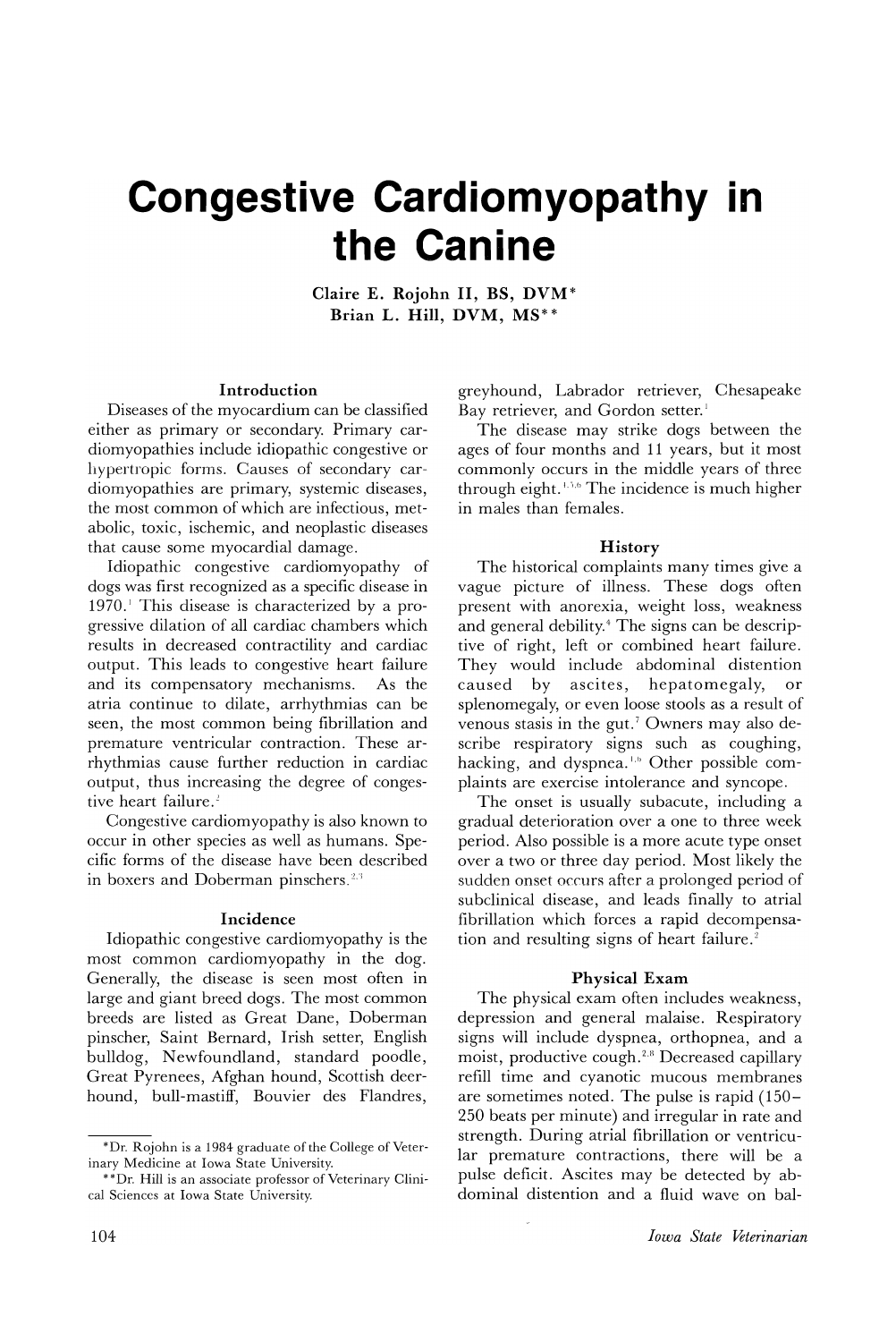lottement.<sup>2</sup> Also seen are venous distention, engorgement of subcutaneous veins, and jugular pulses if tricuspid insufficiency has developed. On abdominal palpation hepatosplenomegaly is frequently present.

#### **Auscultation**

Over the lung fields coarse bubbling rales are heard, suggestive of pulmonary alveolar edema.<sup>1</sup> Often pleural fluid is recognized by muffled lung sounds below a fluid line.<sup>8</sup>

The heart sounds may be hard to evaluate due to the loud background respiratory noise and the rapid heart rate. An irregular tachycardia (up to 280 beats per minute) with detectable pulse deficit is often found. Dilation of the heart may cause a moderate systolic murmur over the mitral valve area or a diastolic  $g$ allop.<sup>1,2</sup> Characteristically with atrial fibrillation, the first heart sound intensity will vary from one beat to the next.<sup>8</sup>

#### **Clinical Diagnostics**

Blood serum parameters are usually not grossly abnormal, but severe congestive heart failure can cause some abnormal values. Prerenal azotemia can be caused by decreased renal perfusion. Hypoproteinemia and hyponatremia are the results of simple dilution of the fluid retained by the kidneys with decreased perfusion.<sup>8</sup> Hepatic congestion may result in liver enzyme leakage. Elevated SGOT and LDH values are probably due to liver congestion rather than cardiac muscle disease.<sup>2</sup> Pleural and abdominal fluid are generally evaluated as true or modified transudates.<sup>2</sup>

Hypothyroidism has been reported as being a related condition in idiopathic congestive cardiomyopathy.<sup>2,8</sup> Thyroid function tests may give interesting data, but the relative diagnostic significance, insofar as this disease is concerned, is as yet undetermined.<sup>2</sup>

Radiographically the major abnormality found is a moderately large to large cardiac shadow on chest films. Also, pulmonary venous distention two to three times normal size with rapidly diminishing size as the veins extend into the lung fields is a helpful diagnostic lesion.<sup>8</sup> Left atrial enlargement can become big enough to displace the left main stem bronchus dorsally.<sup>8</sup> On angiocardiography, researchers have found dye retention in the ventricles with no difference between end-systolic and enddiastolic volumes.<sup>9</sup>

Chest radiographs will often have evidence of pulmonary edema and pleural fluid. The abnormal findings are described as alveolar patterns or interstitial-alveolar patterns. If abdominal films are taken, hepatomegaly and the "ground glass" density of ascites are common findings.

The electrocardiograms of congestive cardiomyopathy dogs are generally helpful in diagnosis. By far the most common arrhythmia seen is atrial fibrillation. Atrial fibrillation is a supraventricular arrhythmia recognized by tachycardia (180-280 beats per minute), random R-R intervals, absence of P waves, and  $\alpha$  paseline fluctuations called F waves.<sup>2,8</sup> The QRS complex can be normal or increased in amplitude and/or duration with left ventricular enlargement. Also, in the absence of atrial fibrillation, atrial enlargement (P mitrale or P pulmonale) can be seen.<sup>8</sup> Generally, the mean electrical axis will be normal in these dogs.<sup>2</sup> In a smaller percentage of the cases (approximately  $20\%$ ), and often late in the disease, ventricular premature contractions have been observed.<sup>5,8</sup> S-T segment depression and T wave changes have also been observed.<sup>2</sup>

These findings may be the result of myocardial degeneration, or hypoxia and microinfarctions due to decreased coronary circulation.<sup>1</sup> Also described in rare cases is evidence of conduction disturbances.<sup>8</sup>

#### **Differential Diagnosis**

Other causes of right heart failure and ascites must be ruled out when diagnosing congestive cardiomyopathy. Dirofilariasis is an important differential diagnosed by microfilariaemia, right axis deviation on the ECG, and specific changes in pulmonary artery configuration on chest radiographs. Sometimes an occult heartworm test is needed to confirm dirofilariasis. Pericardial effusion or restrictive pericarditis should be considered with muffled heart sounds, cardiac friction rub, or elevated central venous pressure. Other rule-outs would include congenital cardiac anomalies as cause for heart failure or abdominal neoplasia and hypoproteinemia for ascites.<sup>1</sup>

#### **Therapy**

Congestive cardiomyopathy has no specific cure, so therapy is aimed at clinical management for symptomatic improvement. Generally, the disease is managed as a congestive heart failure.<sup>7</sup>

There are four major goals of therapy to serve as guidelines: (1) attempt to strengthen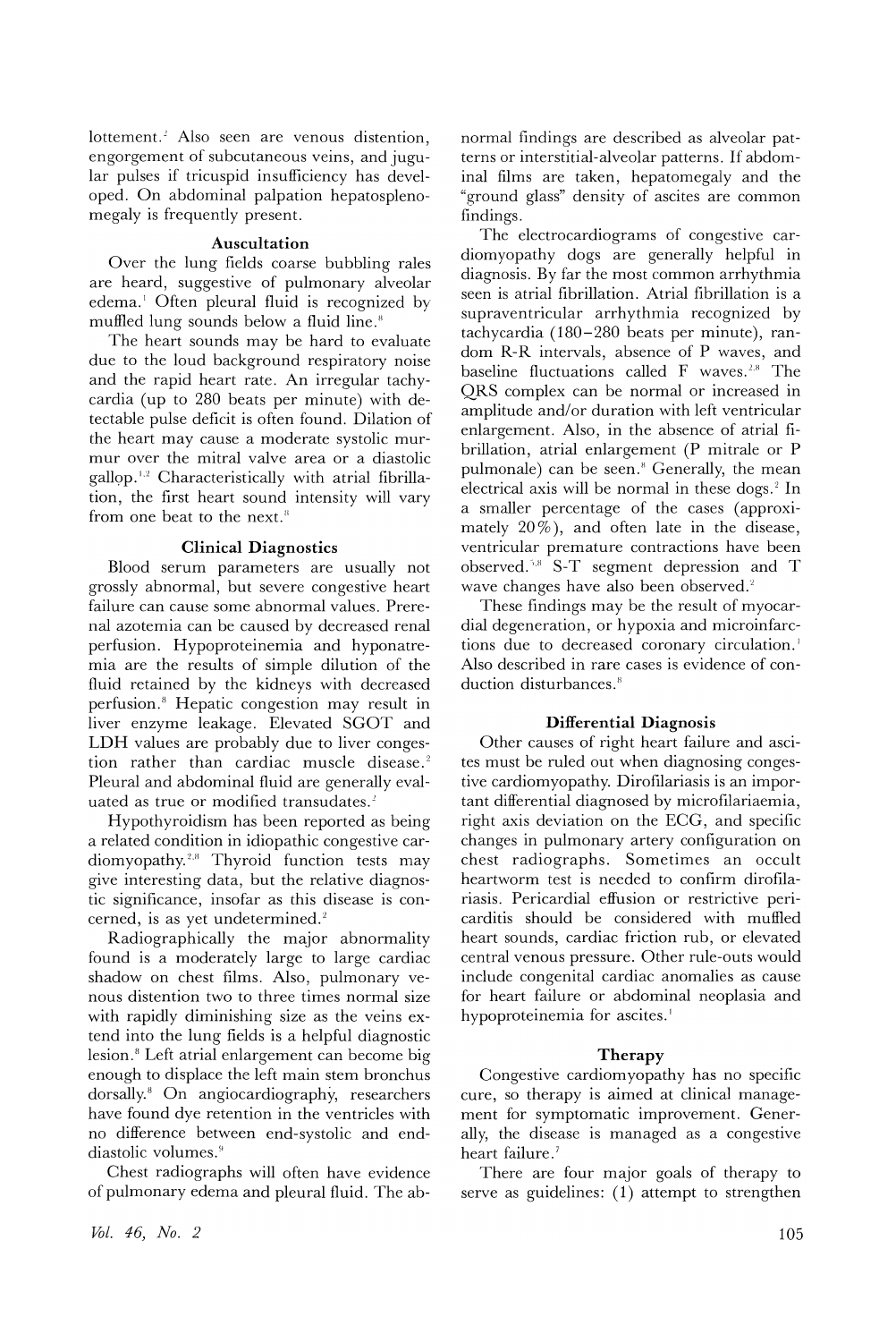the heart muscle as a pump; (2) decrease the workload of the heart thereby sparing the pump; (3) prevent secondary damage to other organs as a result of heart failure; and (4) promote recovery of myocardial function. Therapy will ultimately be a combination of treatments with each case being managed individually.<sup>8</sup> In the acutely symptomatic patient, it is important to avoid stress to the dog, which might result in further decompensation. If necessary, acepromazine or morphine may be administered to reduce anxiety.

To strengthen the heart muscle as a pump, digoxin is used. Digoxin will reduce the heart rate making the pump more efficient. Also, the contractile strength of the heart is increased.<sup>7</sup> The speed of digitalization is dependent on the severity of the condition. Rapid intravenous digitalization is reserved for life-threatening situations.<sup>6</sup> It should be remembered that large breed dogs require smaller doses of digoxin per pound than used for other dogs.

Positive signs of effective digitalization are diuresis and reduced heart rate.<sup>8,10</sup> The heart rate at full digitalization should be in the 80- 120 beats per minute range. Also signs of toxicity, such as anorexia, vomiting, diarrhea, and cardiac arrhythmias, should be monitored.<sup>8,10</sup>

If the heart rate is effectively altered with digoxin, a beta-adrenergic blocker such as propranolol can be used. Propanolol will help slow the heart rate, suppress ventricular premature contractions, and help restore normal sinus rhythm to atrial contractions.<sup>7</sup> However, propanolol has a negative inotropic effect on the heart muscle, and thus should only be used with or following digoxin therapy.<sup>8</sup>

Decreasing the workload of the heart is an important objective of therapy, and this can be done in more than one way. Afterload can be decreased by vasodilators such as acepromazine. Preload can be reduced with diuretics.<sup>1</sup> Diuretics can also help reduce pulmonary edema and thus increase blood oxygenation.<sup>1</sup> Furosemide given intravenously is used in critical patients.<sup>6</sup>

In preventing secondary damage to other organs, perfusion and oxygenation are the keys. Digoxin and diuretics help considerably towards this goal; however, if the dog is cyanotic or severely dsypneic, oxygen therapy is indicated.<sup>6</sup>

To promote recovery of myocardial function, long-term management must be considered.

Dietary management with low salt or low sodium content feeds is advised to reduce the resulting fluid retention.<sup>10</sup> These diets can be home-prepared or commercially obtained.<sup>10</sup> Exercise restrictions also are necessary in longterm managment to keep the cardiac work load down and to avoid catecholamine and sympathetic affects on a now-irritable myocardium.

#### **Pathology**

The most significant gross pathological findings are in the heart. Cardiac lesions include a large rounded heart, thin-walled, dilated chambers, ruptured chordae tendineae, endocardial jet lesions, dilated atrioventricular annular rings, and disseminated foci of myocardial necrosis.<sup>2, 18,11</sup>

The rest of the gross pathology found is generally related to a failing heart muscle. These<br>findings include hepatic congestion, hepatic congestion, pulmonary congestion, ascites, hydrothorax, and infarcts in multiple organs.<sup>3,11</sup>

On histological sections of cardiac muscle, the lesions found are subendocardial necrosis and scattered myocardial necrosis and fibrosis." Also seen in cardiac muscle are irregularly-sized muscle fibers.<sup>3</sup> Small to medium sized myocardial arteries have intimal and medial hyperplasia. Ultrastructural changes in the myocardial cells include sarcoplasmic vacuoles, lipofuscin granules, proliferated elements of sarcoplasmic reticulum and mitochondrial alterations. $3,11$  None of these ultrastructural changes are considered pathognomonic for congestive cardiomyopathy; however, many of these nonspecific changes of myocardial necrosis are seen in similar cardiac diseases in cats and humans.<sup>11,12</sup>

#### **Prognosis**

Long-term survival of these dogs is unlikely, with most authors suggesting 6-12 months maximum survival time.<sup>1.7.8</sup> It has been observed that the prognosis is generally worse in Doberman pinschers. Considering the grave prognosis, emphasis should be placed on correct diagnosis and therapeutic management as long as the dog can be kept comfortable. At that point in the progression of the disease, where the animal is judged to be suffering from decompensation unresponsive to treatment, the humane option may be euthanasia.